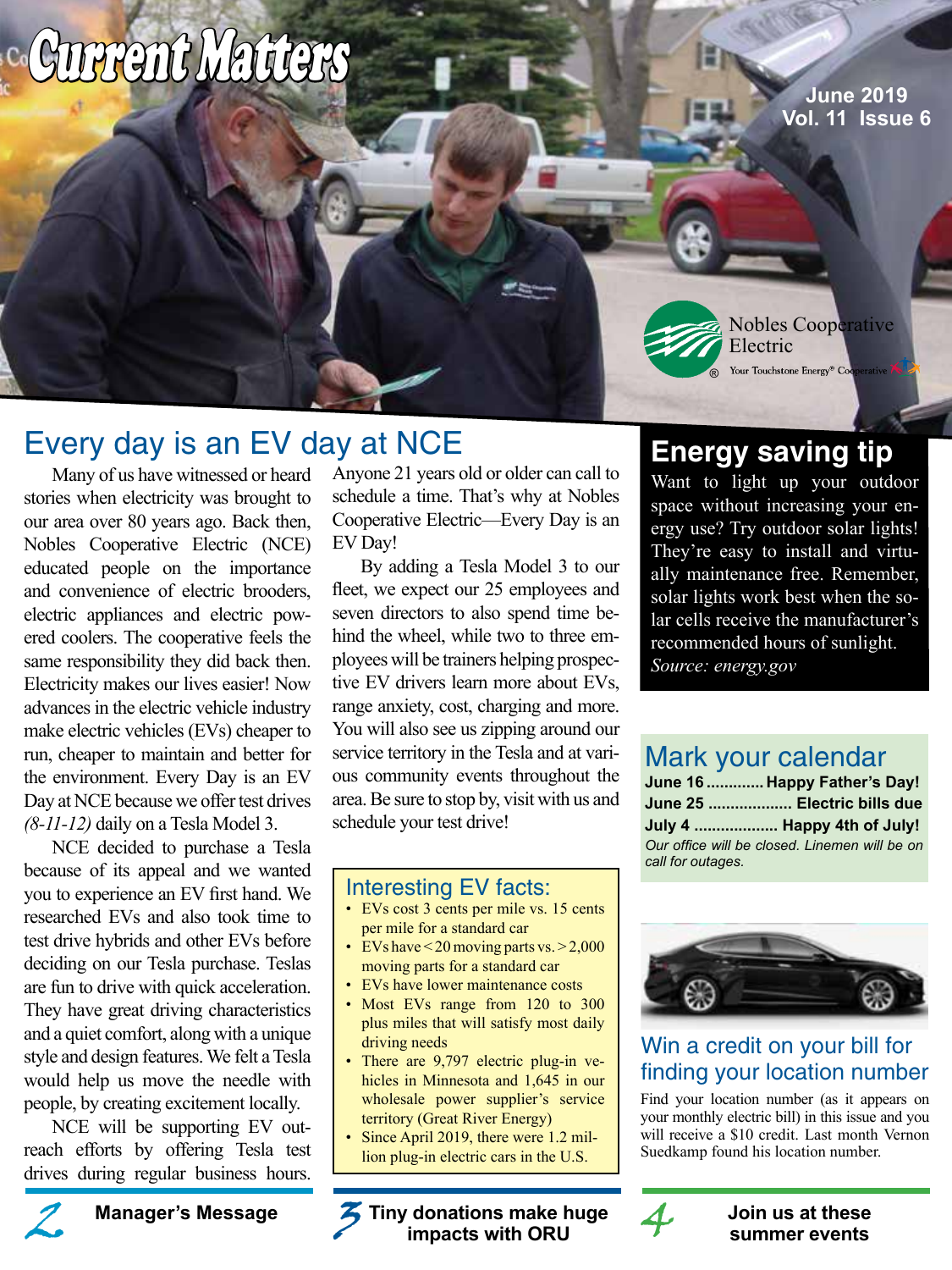



A word from your General Manager *Adam Tromblay*

### Stay back and stay safe

Working with electricity can be a dangerous job, especially for lineworkers. In fact, USA Today lists line repairers and *(4-35-18)* installers among the most dangerous jobs in the U.S. That's why for NCE, safety is the number one priority. Over time, we have created a culture of putting our crews' safety and that of the community above all else.

Our mission is to provide safe, reliable and affordable energy to you, our members. Yes, we strive to deliver affordable and reliable electricity to you, but equally important, we want our employees to return home safely to their loved ones. This requires ongoing focus, dedication, vigilance – and your help!

While we appreciate your kindness and interest in the work of our crews, we ask that you stay back and let them focus on their task at hand. Even routine work has the potential to be dangerous, and it takes their full attention and that of their colleagues, who are also responsible for the team's safety. Distractions can have deadly consequences. If a line-

### We are excited to welcome Gary and Connor to NCE



**Director Gary Clarke**

At the annual meeting on May 7, Gary Clarke was elected as the District 3 **Director** 

Gary has been a member of NCE since 1996. He and his wife, Aimee, live in rural Fulda. They are the parents of Logan and Olivia.

He was born and raised on a dairy farm outside of Fulda and has lived in the Fulda area for 43 years.

Gary graduated from Fulda High School in 1991 and has an Associate of Arts degree from Worthington Community College. Clarke is a member of the Fulda Fire Department and serves as treasurer.

He is self-employed and the owner of C & C Flooring and Installation.

Clarke has always had an interest in how the cooperative operates and appreciates the opportunity to work with members to help address their concerns and questions.

worker is on or near your property during a power outage or for routine *(516-50-001)* maintenance, please allow them ample room to work. These small accommodations help protect our crews––and you.

#### Slow down and move over

In addition to giving lineworkers some space while they are near your property, we also ask that you move over or slow down when approach-



#### **Apprentice Lineman Connor Nelsen**

NCE would like to introduce the newest member of our employee team. Connor Nelsen began his employment at the cooperative as an apprentice lineman on May 1.

Connor is a graduate of Minnesota West Community and Technical College, Jackson. Before joining the cooperative, Connor worked for Renville-Sibley Cooperative Power Association.

In his spare time, Connor likes to hunt, fish and golf.

He will go through four years of training, which consists of nine steps per year. Apprentices, like Connor, move up the steps based on tests of their knowledge and their skill in line work. This process gives linemen hands on experience in the field while they work alongside experienced journeymen to prepare to work safely on their own.

ing a utility vehicle on the side of the road. This is an extra barrier of safety to help those who help all of us.

### June Auto Pay Winner: Felipe Ortega

Take a minute to sign up for Auto Pay and you may win a \$25 credit on your electric bill. A winner is chosen each month. Members who are already saving time and money with Auto Pay will be automatically entered in our monthly contest.

*Safety Team Accountable*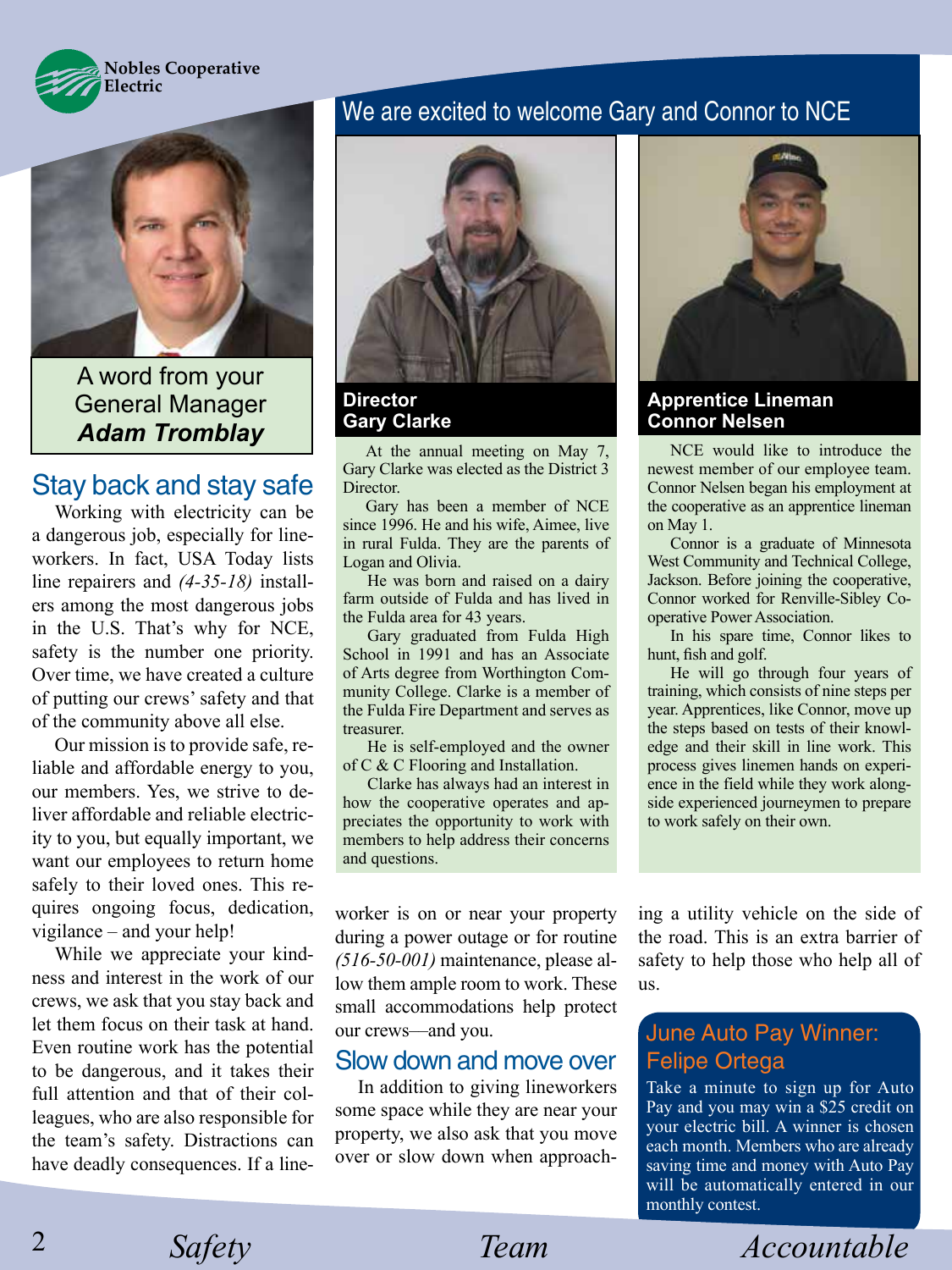

# Tiny donations make huge impacts locally Operation Round Up distributed \$13,045 in May

The generosity of NCE members continues to have an amazing effect on local communities. *(506-38-070)*  Even more astounding is the fact that tiny donations, an average of only 50 cents a month, are making these huge impacts. That's over \$346,000 since the program began in 2001!

Over 70 percent of NCE members allow the cooperative to round up their monthly electric bill to the next dollar. Every penny goes to those in need.

Here is the latest round of donations including \$650 scholarship winners: Parker Freeburg - Walnut Grove Paige VanDyke - Luverne Teagan Peschges - Avoca Tucker Madison - Adrian Trevor Mente - Adrian Carl Dykstra - Bigelow Samuel Cheadle - Fulda Sydney Knips - Lismore

| <b>Organizations Awarded</b>                  | <b>Amount</b> |
|-----------------------------------------------|---------------|
| <b>Brewster Senior Dining</b>                 | \$1,000       |
| <b>Cultural Awareness Organization</b>        | 610           |
| <b>Fulda Swimming Pool</b>                    | 430           |
| Murray County Central Kindergarten (1)        | 485           |
| Murray County Central Kindergarten (2)        | 290           |
| <b>Murray County Central Schools</b>          | 1,785         |
| <b>Nobles County Historical Society</b>       | 610           |
| Nobles County Sheriff's Office (DARE)         | 525           |
| <b>Rushmore Fire Department</b>               | 3,300         |
| <b>Sillerud Lutheran Quilters and Friends</b> | 330           |
| <b>St. Gabriel Quilters</b>                   | 330           |
| <b>Walnut Grove Fire Department</b>           | 2,350         |
| Worthington Work Camp                         | 1,000         |



Thank you to our members who participate in the Operation Round Up program. Your small change has made a difference in the community.

*Responsive Safety Transparent* 3